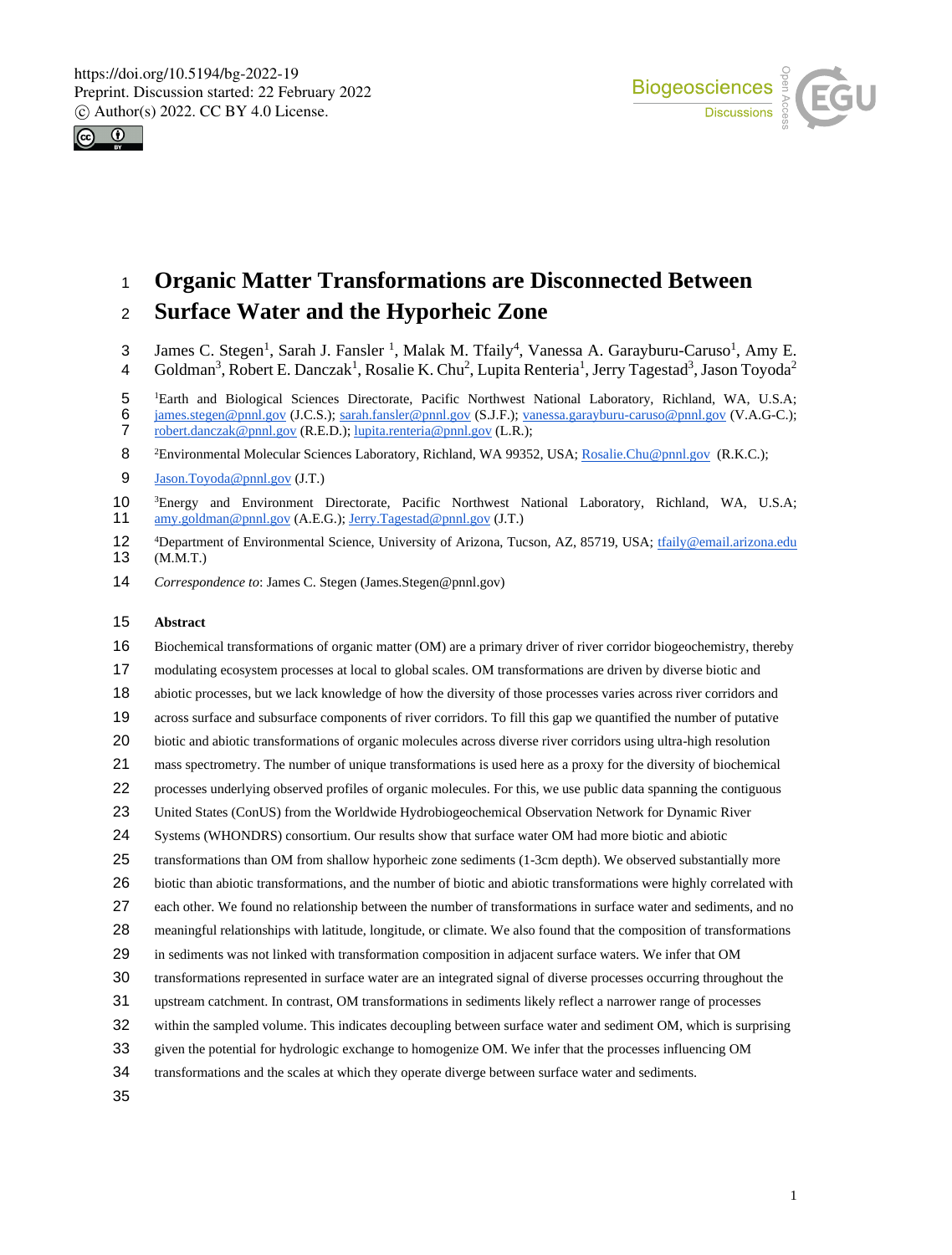



## **1 Introduction**

| 37 | River corridors are an important component of the integrated Earth system that have large influences on the flux of      |
|----|--------------------------------------------------------------------------------------------------------------------------|
| 38 | materials and energy across local to global scales (Harvey and Gooseff, 2015; Schlünz and Schneider, 2000;               |
| 39 | Schlesinger and Melack, 1981). The biogeochemical function of river corridors (e.g., rates of contaminate                |
| 40 | transformations) are the outcome of both biotic and abiotic processes (e.g., He et al., 2016; Bowen et al., 2020). On    |
| 41 | the biological side, microbial communities in areas where groundwater and surface water mix (i.e., hyporheic zones)      |
| 42 | can, for example, contribute substantially to river corridor respiration rates (Jones Jr, 1995; Naegeli and Uehlinger,   |
| 43 | 1997; Battin et al., 2003; Fischer et al., 2005; but see Ward et al., 2018). In these areas, microbial metabolism can be |
| 44 | heavily modified by hydrologic mixing (e.g., McClain et al., 2003; Stegen et al., 2016, 2018). On the abiotic side,      |
| 45 | light-driven organic matter (OM) transformations, for example, can consume significant amounts of dissolved              |
| 46 | organic carbon in river systems (e.g., Amon and Benner, 1996) and heavily modify OM profiles (e.g., Holt et al.,         |
| 47 | 2021). The integration of biotic and abiotic processes ultimately lead to variation in water quality and ecosystem       |
| 48 | fluxes that are relevant to local communities and global fluxes.                                                         |
| 49 |                                                                                                                          |
| 50 | Within river corridors, OM serves as a primary energy source fueling aerobic and anaerobic heterotrophic                 |
| 51 | respiration (Fisher and Likens, 1973; Wetzel, 1995; Cole et al., 2007; Creed et al., 2015). The chemistry of OM in       |
| 52 | river corridors is particularly important, with a multitude of influences over biogeochemical rates and ecosystem        |
| 53 | fluxes. For example, through field, lab, and mechanistic modeling, thermodynamic properties of OM have been              |
| 54 | shown to influence microbial respiration in both aerobic and anaerobic river corridor settings (Boye et al., 2017;       |
| 55 | Stegen et al., 2018; Graham et al., 2018; Garayburu-Caruso et al., 2020a; Song et al., 2020; Sengupta et al., 2021).     |
| 56 | This has also recently been shown in soil systems as well (Hough et al., 2021). Other attributes of OM chemistry,        |
| 57 | such as the carbon to nitrogen ratio, also have strong influences over river corridor rates/fluxes (Bauer et al., 2013;  |
| 58 | Liu et al., 2020). As is the case for nearly all attributes of river corridors, the spatial variation in and temporal    |
| 59 | dynamics of OM chemistry emerge through the integration of biotic and abiotic processes.                                 |
| 60 |                                                                                                                          |
| 61 | Biotic and abiotic processes influence river corridor OM chemistry by modifying rates of production,                     |
| 62 | transformation, sorption/desorption, and/or spatial movement (Danczak et al., 2020). All these factors have been         |
| 63 | studied to some degree in river corridors, and advances in cheminformatics techniques can provide further insights       |
| 64 | specifically into the biotic and abiotic components of OM transformations. More specifically, Fudyma et al. (2021)       |
| 65 | used the ultra-high mass resolution of Fourier transform ion cyclotron resonance mass spectrometry (FTICR-MS)            |
| 66 | data (Marshall et al., 1998; Bahureksa et al., 2021) to infer putative abiotic and abiotic transformations of OM in a    |
| 67 | river corridor system. This extended previously-developed cheminformatics techniques (e.g., Breitling et al., 2006;      |
| 68 | Stegen et al., 2018; Danczak et al., 2020, 2021) to include abiotic transformations. Fudyma et al. (2021) found that     |
| 69 | abiotic OM transformations, such as those driven by sunlight and photooxidation, may alter bioavailability of OM in      |
| 70 | groundwater and surface water. These observations were collected across different subsurface hydrologic mixing           |
| 71 | conditions and suggest that changes in the bioavailability of OM lead to enhanced microbial activity in subsurface       |
| 72 | domains like the hyporheic zone. This emphasizes the need to consider abiotic OM transformations as a key                |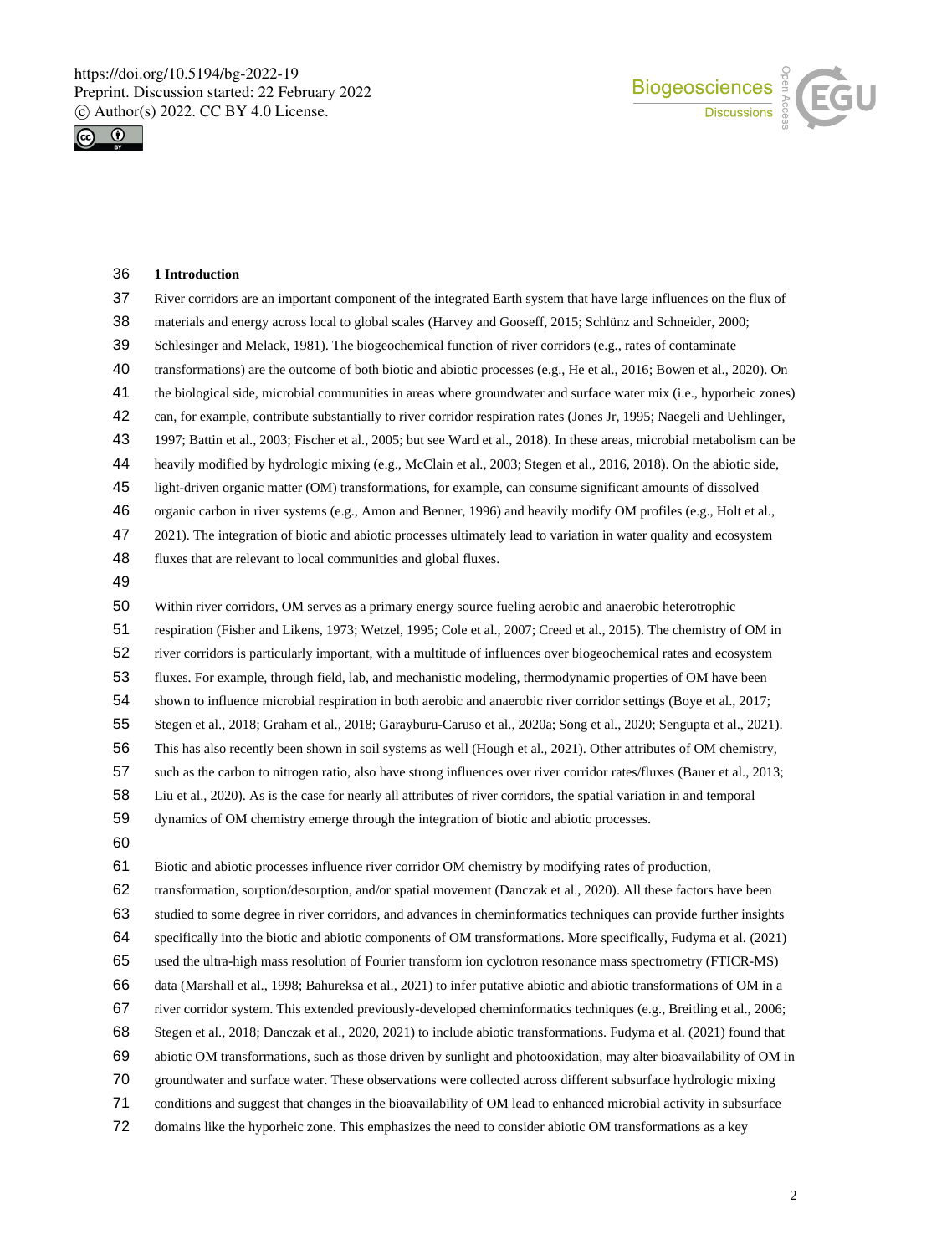



 complement to biotic OM transformations in river corridors (Amon and Benner, 1996; Bowen et al., 2020; Holt et al., 2021; Hu et al., 2021).

 While both biotic and abiotic OM transformations are important in river corridors, we lack broad cross-system understanding of how these two classes of transformations relate to each other and how they vary between hyporheic zone sediments and surface water. Resolving these knowledge gaps is useful from a number of perspectives; for example, it was recently proposed that surface water chemistry can be used as a mirror to understand subsurface 80 chemistry and associated processes (Stewart et al., 2021). With that idea in mind, if transformation numbers or profiles in surface water are statistically associated with transformation numbers or profiles in sediments, we could 82 use surface water data (easier to generate) to infer properties/processes in the subsurface (much harder to study). In 83 addition, such correspondence would indicate that surface-subsurface hydrologic exchange in river corridors is 84 sufficient to overcome localized processes, thereby at least partially homogenizing OM across river corridor 85 compartments. On the other hand, lack of correspondence between surface water and sediment OM transformations would indicate that deterministic processes (sensu Danczak et al., 2020) in the subsurface overwhelm transport 87 mechanisms in governing OM chemistry. Either outcome is highly informative for fundamental understanding and 88 for mechanistic modeling efforts that couple surface-subsurface hydrology and biogeochemistry (e.g., hyporheicFoam Li et al., 2020). Here we aim to help fill knowledge gaps associated with OM transformation counts and composition across surface and subsurface components of river corridors distributed across the contiguous United States (ConUS). We specifically compare the numbers of biotic and abiotic OM transformations in sediments and surface waters, and evaluate the potential for continental-scale spatial patterns in biochemical transformation counts and composition. To do so, we use publicly available FTICR-MS data provided by the Worldwide Hydrobiogeochemistry Observation Network for Dynamic River Systems (WHONDRS) consortium (Stegen and Goldman, 2018). One key outcome of our analyses is that OM transformations in sediments are not related to OM transformations in adjacent surface water, which suggests divergent governing processes despite hydrologic connectivity between these river corridor sub-systems. **2 Methods** *Data Generation* 

The samples used for data generation were collected and processed in 2019 as part of the WHONDRS consortium

(Stegen and Goldman, 2018), and the data were retrieved from publicly available data packages (Toyoda et al.,

2020; Goldman et al., 2020). Full details on sample and metadata collection are provided in Garayburu-Caruso et al.

(2020b); some additional sample data are used here that were not used in Garayburu-Caruso et al. (2020b), but all

methods are consistent. In short, at each site (Fig. 1) three depositional zones within ~10 m of each other were

sampled for shallow sediments (~1-3cm into the riverbed). Prior to sediment collection, surface water was collected

at the most downstream sediment sampling location.The samples were shipped to the Pacific Northwest National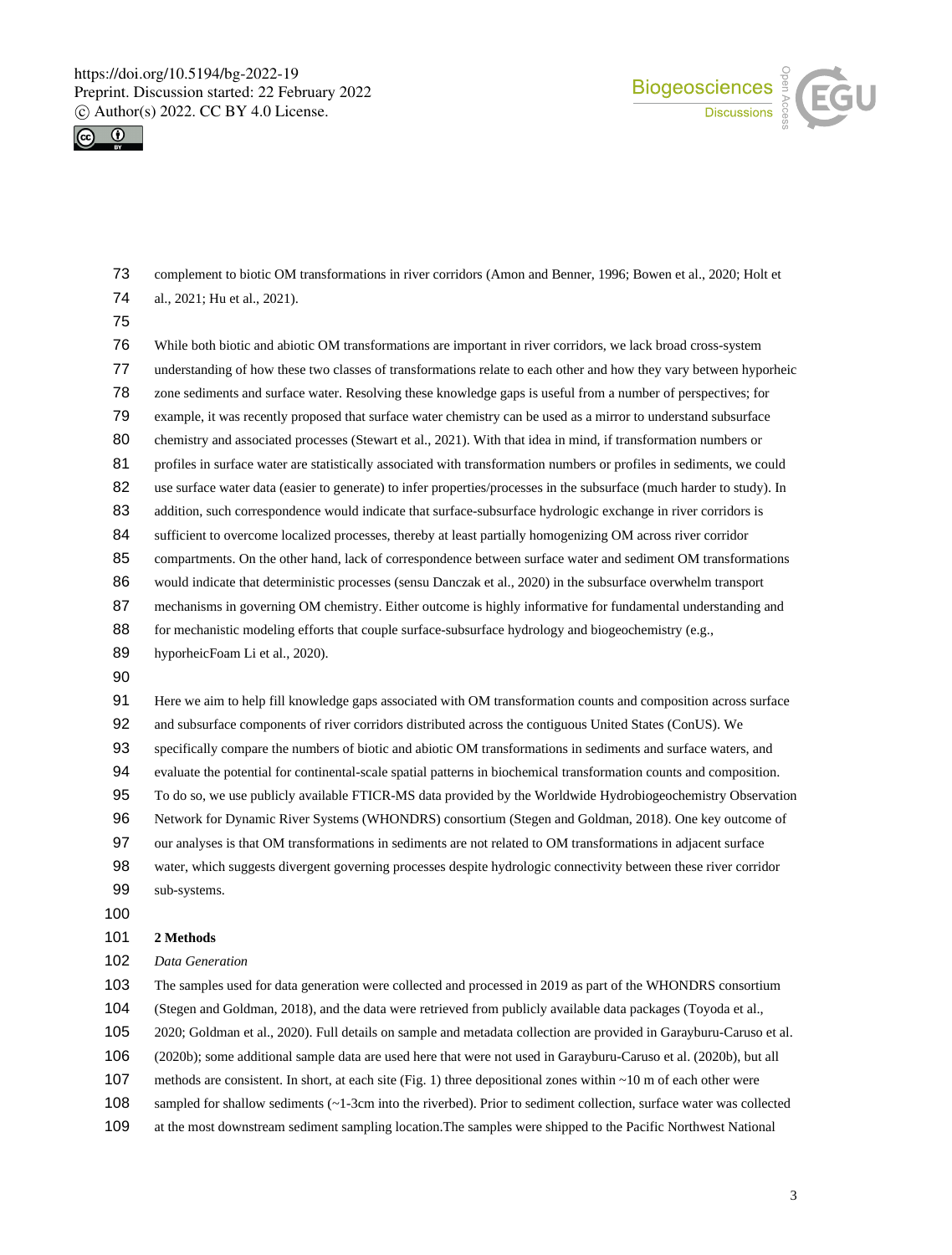



- Laboratory (PNNL) campus in Richland, WA (USA) on blue ice within 24 hours of collection. Untargeted characterization of OM was done using ultrahigh resolution FTICR-MS. In preparation for FTICR-MS analysis, sediments were extracted with Milli-Q deionized (DI) water and the resulting supernatant was filtered prior to 113 measurement of non-purgeable organic carbon (NPOC). NPOC concentrations were normalized to 1.5 mg C  $L<sup>-1</sup>$  by adding Milli-Q DI water. Samples were then passed through PPL cartridges (Bond Elut) to remove salts and minerals. FTICR-MS analyses were performed at the Environmental Molecular Science Laboratory (EMSL) in Richland, WA using a 12 Tesla (12T) Bruker SolariX FTICR mass spectrometer (Bruker, SolariX, Billerica, MA, USA) in negative ionization mode. FTICR-MS spectra were processed to assign molecular formulae as described in Garayburu-Caruso et al. (2020b). FTICR-MS data were used as presence-absence due to peak intensities providing unreliable estimates of absolute or relative concentrations, which is a limitation inherent to FTICR-MS analysis. While FTICR-MS provides the most comprehensive OM chemistry characterization currently available, it has 121 constraints such as not being quantitative and missing low molecular weight compounds ( $\sim$  <200 Da) that need to be taken into consideration. FTICR-MS nonetheless provides a robust approach for conducting untargeted characterization of environmental OM. In addition to the FTICR-MS data, we used a suite of environmental variables in an attempt to explain variation in OM transformation counts. These variables included actual evapotranspiration, mean annual precipitation, mean annual temperature, and potential evapotranspiration. Global datasets for these variables were acquired from two sources as geospatial raster datasets: The historical mean annual temperature and mean annual precipitation were downloaded from worldclim.org (Fick and Hijmans, 2017) and the evapotranspiration and potential evapotranspiration were available as geospatial rasters from the MOD16 Global Evapotranspiration Product database (Running et al., 2017). The environmental variable values were associated with each sample location using ArcGIS function *Extract Values to Points*. The output was a table of climate and evapotranspiration values for each
- sample location.
- 

*Biochemical transformation analyses and statistics*

Biochemical transformations of OM were inferred as in Fudyma et al. (2021), and full details of the method can be

found in that publication. In brief, we used a list of common biochemical transformations (see the associated data

package) to putatively infer the identity (e.g., hydrogenation, loss/gain of an alanine, etc.) and number of

occurrences of each transformation in each sample. A given transformation was inferred each time we observed the

corresponding mass shift between a pair of peaks, within each sample. In each sample, we counted the number of

times each transformation was inferred to have occurred. We then designated each transformation as biotic, abiotic,

 or both reflecting the potential chemical reaction sources as in Fudyma et al. (2021). Next, the samples were parsed into sediment or surface water categories. Then we compared the total number of transformations, the number of

- abiotic transformations, the number of biotic transformations, and the ratio of abiotic to biotic transformation
- numbers for each sample. Distributions based on the number of transformations or their ratio were compared
- between surface water and sediments using Wilcox signed rank tests. Transformation numbers and their ratio were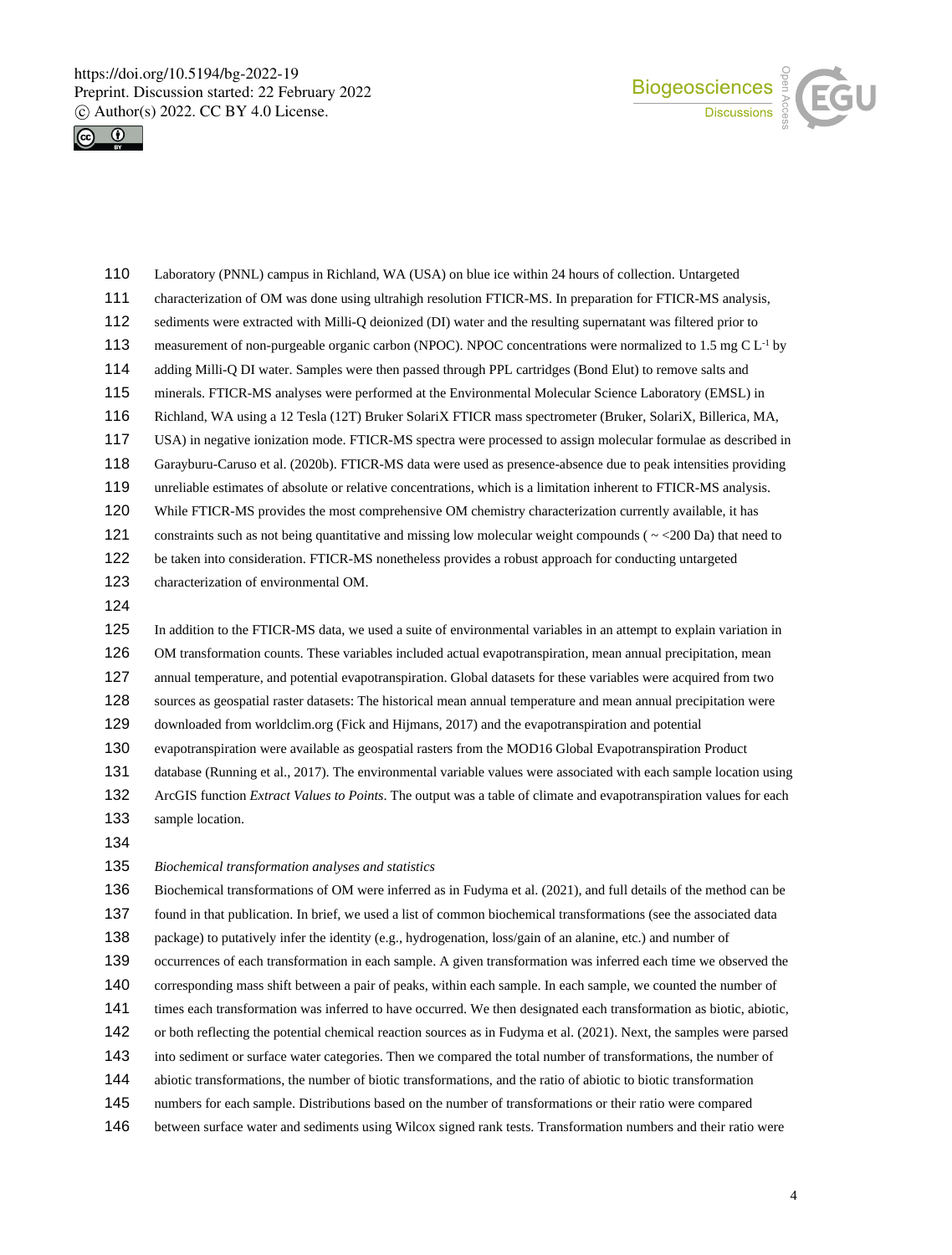



- related to each other and to spatial and environmental variables using ordinary least squares regression. Spatial and environmental variables included latitude, longitude, and the environmental variables listed above.
- 

 In addition to studying transformation numbers, we examined the composition of transformations and related these compositional profiles between surface water and sediments. The purpose of this analysis was to evaluate the degree to which hydrologic exchange homogenizes OM between sediments and physically adjacent surface water. The compositional profile for each sample was characterized by the number of times each transformation was inferred. For each site, the three surface water samples were combined by adding together the number of observations for each transformation and then computing the relative abundance of each transformation. The same process was done for the three sediment samples within each site. Doing this across all sites provided the equivalent of an ecological 'species-by-site' matrix, but with transformations as 'species' and samples as 'sites' and the entries as the site-level relative abundance of each transformation in each sample. In turn, we calculated Bray-Curtis dissimilarity among all sediment samples and, separately, among all surface water samples. The relationship between surface water and sediment Bray-Curtis dissimilarities was then evaluated using distance-matrix regression and a Mantel test to account for non-independence of the pairwise comparisons. For this, the Bray-Curtis values from surface water from a given site were linked with the Bray-Curtis values for the sediment data from the same site. Each data point used in the regression is therefore based on surface water and sediment from the same site compared to data from a different, but common, site. For example, in the case of three sites (A, B, and C), a single data point in the regression would be based on water from A compared to water from B and sediments from A compared to sediments from B. Another data point would be water from A compared to water from C and sediments from A compared to sediments from C, and so on. If hydrologic transport between surface water and sediments homogenizes organic molecules between water and sediments, water Bray-Curtis should increase with sediment Bray-Curtis. The stronger the homogenization, the stronger the Bray-Curtis relationship should be. If hydrologic transport does not homogenize OM between sediments and the physically adjacent surface water, no relationship will be observed between surface water and sediment Bray-Curtis values. 

#### **3 Results and Discussion**

- Examining ConUS-scale distributions for the number of biotic and abiotic transformations showed that surface
- 175 water OM had significantly more biotic (W = 12360, p << 0.0001, Fig. 2A) and abiotic (W = 12978, p << 0.0001,
- Fig. 2B) transformations than sediment OM. In addition, there were many fewer abiotic transformations (~50-800
- per sample) than biotic transformations (~5000 to 80000) within the ConUS-scale distributions (cf., Fig. 2A,B). On
- a per-sample basis the abiotic to biotic ratio ranged from ~0.01 to 0.02, and sediments had a significantly higher
- ratio than surface water (W = 46627, p << 0.0001, Fig. 2C). As a key methodological detail--as described in the
- Methods section--we note that all samples were normalized to a constant organic carbon concentration prior to
- FTICR-MS analysis such that comparisons can be made directly among all samples, including between surface
- water and sediments.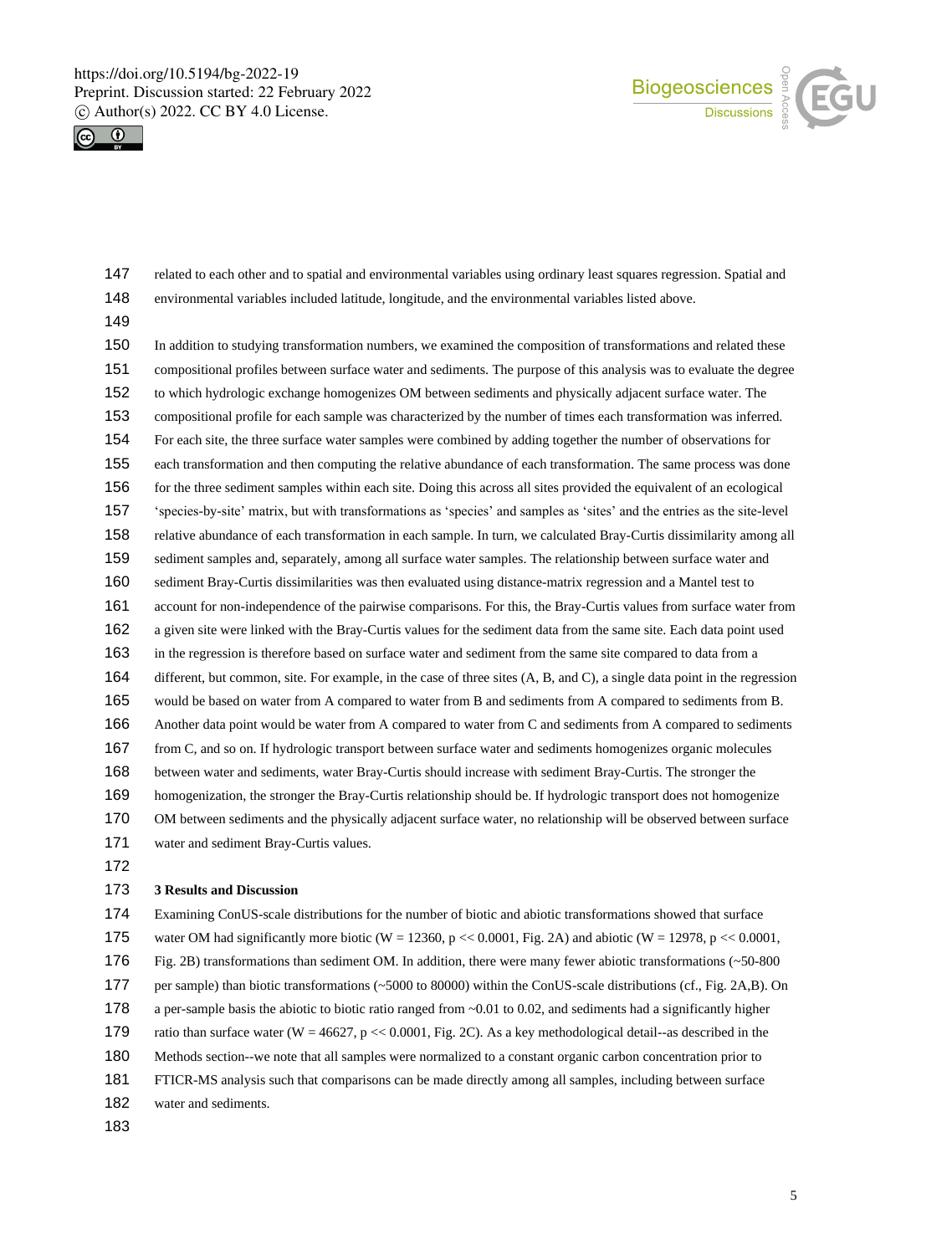



 The larger number of biotic and abiotic transformations in surface water is, at first, surprising given that hyporheic zone sediments are very biogeochemically active (Naegeli and Uehlinger, 1997; McClain et al., 2003), and are often considered as ecosystem control points within river corridors (Bernhardt et al., 2017). We might therefore expect there to be more OM transformations in hyporheic zone sediments. It is important to consider, however, that the number of transformations (as quantified here) is a reflection of transformation diversity, not the rate of OM transformations. For example, a system may experience a very high rate of OM transformation, but have a low number of unique types of transformations. Such a situation would result in a low transformation count due to the FTICR-MS data being used to indicate the presence or absence of organic molecules (i.e., there is no information on abundance). Given that the number of transformations does not indicate the rate of transformation, the larger number in surface water may result from surface water OM being an integrated signature of processes occurring across upstream catchments (Vannote et al., 1980; Xenopoulos et al., 2017). In comparison, sediment OM may reflect processes occurring principally within the sampled volume. That is, a larger diversity of transformations may accumulate as surface water OM integrates processes and sources from across the stream network, which is conceptually consistent with previous work using the same data that found higher molecular richness in surface water than in sediment OM (Garayburu-Caruso et al., 2020b). This interpretation sets up the emergent (i.e., *post-hoc*) hypothesis that the number of transformations may increase with catchment area. This hypothesis could be evaluated by combining the dataset analyzed here with quantification of upstream catchment areas. Furthermore, this points to a need to compare drivers of transformation counts with drivers of OM functional diversity. For example, Kida et al. (2021) recently found OM functional diversity to increase, decrease, or stay steady moving down a stream network (i.e., as upstream catchment area increased). Those authors tied variability in the patterns to context dependencies in environmental characteristics. ConUS-scale consistency in the patterns observed here for OM transformation contrasts with the context dependencies observed for OM functional diversity in Kida et al. (2021). We therefore encourage future studies to elucidate relationships between OM transformations and functional diversity. While the number of abiotic transformations was far less than biotic transformations both locally (i.e., within each site) and at the ConUS-scale (Fig. 2), abiotic transformations nonetheless play an important role in river corridors (Judd et al., 2007; Ward et al., 2017). For example, Fudyma et al. (2021) examined biochemical transformations in

the river corridor and found that abiotic transformations in surface water modified the chemistry of OM entering the

hyporheic zone, with subsequent impacts to respiration rates. Soares et al. (2019) also recently found that abiotic

transformations of OM can lead to increases in bioavailable OM as residence time of surface water increases. These

demonstrations of the importance of abiotic transformations further emphasize that the number of transformations

observed here is a quantification of transformation diversity, not functional importance. That is, small sets of

transformations can serve vital functional roles and can connect sets or 'modules' of transformations together

(Fudyma et al., 2021).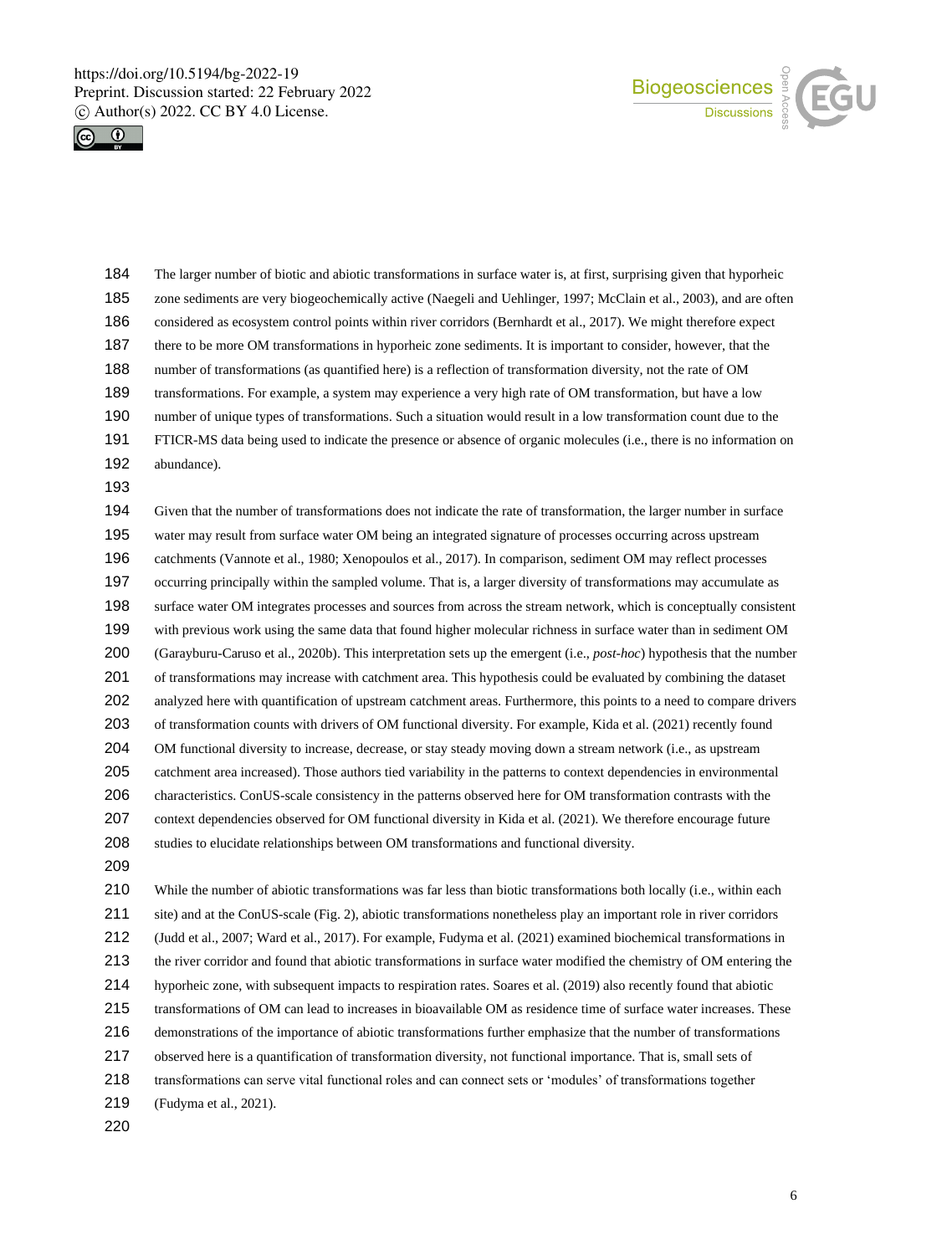



- As noted above, our results suggest that OM transformations in surface water may reflect processes occurring across the upstream catchment while OM transformations in sediment may reflect processes within the sampled volume. This inference was further supported by non-significant relationships between surface water and sediments in terms of transformation counts (Fig. 3). That is, the number of abiotic transformations in surface water was not related to the number of abiotic transformations in sediments. This analysis was done on paired samples, with data for surface water coming from the same stream reach as data for sediments. This allowed for regression-based analyses. The number of biotic transformations and the abiotic-to-biotic ratio were also uncorrelated between surface water and sediments. Extending the analyses to transformation composition further supports a disconnect between surface water and sediment OM transformation profiles. That is, we observed no meaningful relationship between surface water and sediment OM transformation compositional dissimilarity (Figs. 4, S1). As discussed in the Methods 231 section, if hydrologic transport was overwhelming localized processes, we would have observed a clear positive 232 relationship. Instead, a very weak relationship was observed  $(R^2 = 0.04)$ , indicating that influences of transport are very small relative to localized processes. This may be conceptualized similarly to the Damköhler number whereby the ratio of the reaction-influence to the transport-influence is very large. The lack of correlation between transformation counts and composition between surface water and sediment OM
- indicate at least a partial decoupling of the processes governing OM transformations in surface water and sediments. In this case, bi-directional exchanges (i.e., hyporheic exchange) (Harvey and Gooseff, 2015) of water and OM between surface water and the sediments are not strong enough to overwhelm processes occurring within each subsystem. It was recently proposed that OM assemblages can be thought of in terms of ecological community assembly processes including stochastic dispersal and deterministic selection (Danczak et al., 2020, 2021). From this ecological perspective, our results indicate that the rate of dispersal (i.e., transport) of OM from surface water into sediments is not sufficient to overcome the influences of localized, deterministic processes that cause systematic differences (among molecules) in the rates of production and transformation. Here, OM production and transformation are analogous to organismal birth and death, respectively (Danczak et al., 2020). It is unclear, however, what factors and processes within the sediments impose deterministic selection over molecular production and transformation. We hypothesize that a suite of factors are at work, such as redox conditions and sediment mineralogy. If so, changes in these factors should explain variation across sediments in the number of observed 249 transformations.
- 

 In contrast to the decoupling between OM transformations in surface water and sediments, we observed strong correlations between the number of biotic and abiotic transformations within surface water and within sediment (Figure 5). As discussed above, the number of transformations is best interpreted as a measure of transformation richness, as opposed to an indication of rates. The strong correlation between biotic and abiotic transformation counts therefore indicates that the diversity of biotic transformations tracks closely with the diversity of abiotic transformations. This suggests that systems in which a larger range of biochemical mechanisms contribute to OM production and transformation are also characterized by a larger range of abiotic mechanisms contributing to OM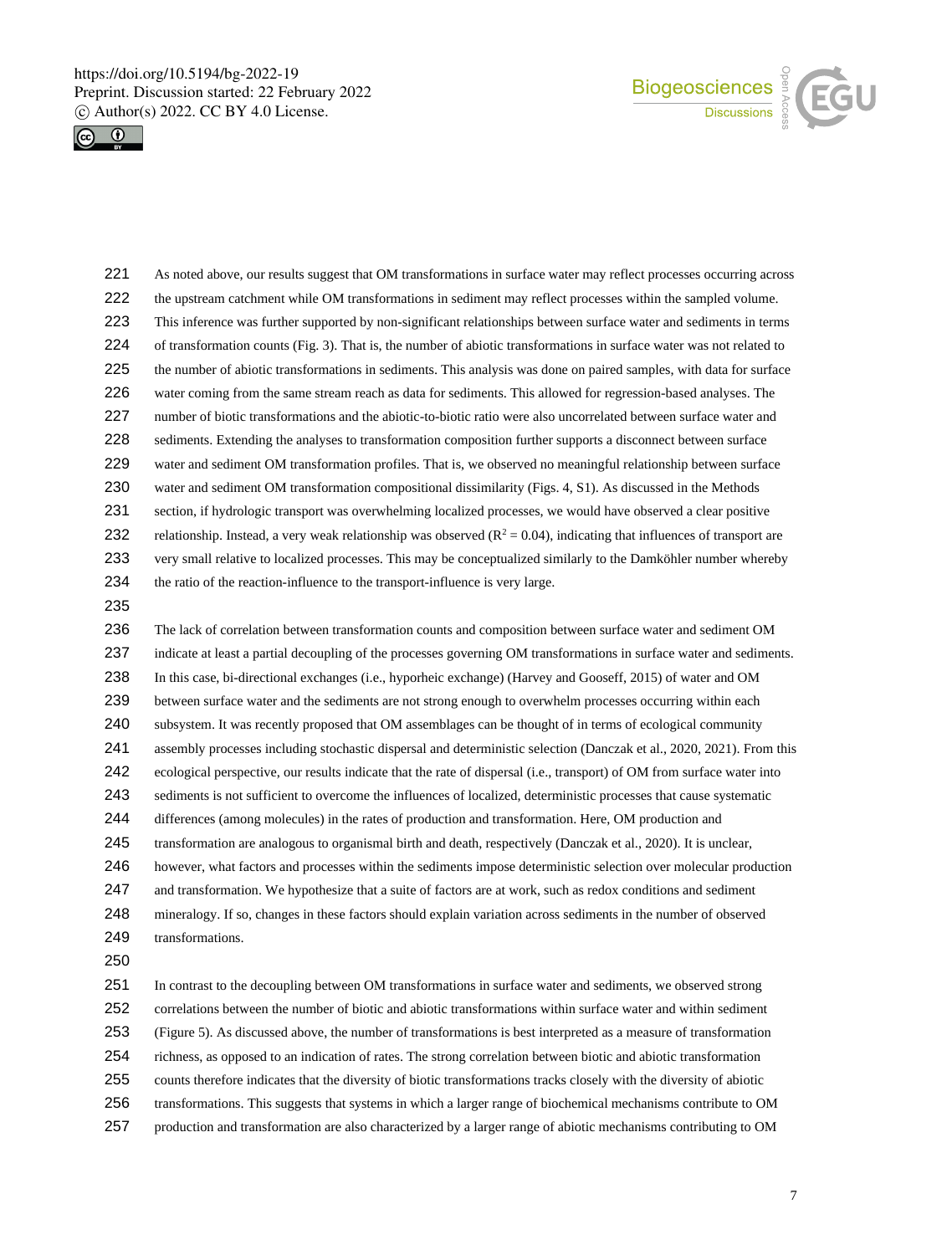



| 258 | transformations. In considering this inference, it is important to recognize that the correlation between biotic and   |
|-----|------------------------------------------------------------------------------------------------------------------------|
| 259 | abiotic transformation counts may be influenced by among-sample variation in the number of observed molecules.         |
| 260 | However, among-sample variation in the number of observed molecules is not an artefact. This is because higher         |
| 261 | OM transformation richness should lead to a larger number of unique organic molecules. That is, the number of          |
| 262 | observed molecules and the level of OM transformation richness are mechanistically linked to each other whereby        |
| 263 | richness can beget more richness. This lends credence to our inferences above, but also emphasizes that additional     |
| 264 | insights can be gleaned by controlling for among-sample variation in the number of observed molecules.                 |
| 265 |                                                                                                                        |
| 266 | To control for among-sample variation in the number of observed molecules we quantified the within-site abiotic-to-    |
| 267 | biotic ratio. This ratio was significantly higher in sediments than in surface water. The close spatial proximity      |
| 268 | between OM and mineral surfaces in sediments may contribute to relatively higher frequency of abiotic                  |
| 269 | transformations in sediments. In addition, a larger diversity of redox conditions and thus more diverse redox species  |
| 270 | (Briggs et al., 2013; Boano et al., 2014; Lewandowski et al., 2019) in sediments could also contribute to the larger   |
| 271 | relative contribution of abiotic transformations in sediments. This does not discount the important role of abiotic    |
| 272 | transformations in surface water, such as those associated with photooxidation. Indeed, it is well known that abiotic  |
| 273 | transformations in surface water can strongly influence watershed carbon cycling fluxes (Ward et al., 2017; Bowen      |
| 274 | et al., 2020; Hu et al., 2021).                                                                                        |
| 275 |                                                                                                                        |
| 276 | In addition to comparing transformations across river corridor subsystems, we conducted a preliminary investigation    |
| 277 | of spatial and climate correlates (e.g., mean annual temperature) of transformation numbers. This revealed non-        |
| 278 | significant ( $p > 0.05$ ) or very weak ( $R2 < 0.1$ ) relationships in all cases (see Supplementary Figures). We also |
| 279 | performed multiple regression analyses and even models with 5 spatial and climate variables showed very low            |
| 280 | explanatory power (e.g., $R^2$ < 0.08 for the model explaining variation in total transformations). Low explanatory    |
| 281 | power of space and climate is surprising given continental-scale variation in OM chemistry revealed in the same        |
| 282 | dataset used here. That is, Garayburu-Caruso et al. (2020b) found a significant increase in sediment mean nominal      |
| 283 | oxidation state of organic carbon (NOSC) in the eastern US, relative to the western US. The lack of relationships      |
| 284 | shown here indicates that large-scale drivers of OM chemistry are not the same factors that drive variation in the     |
| 285 | number of transformations or the abiotic-to-biotic transformation ratio. A major remaining challenge is, therefore, to |
| 286 | elucidate what drives variation in the absolute and relative numbers of abiotic and biotic OM transformations, and     |
| 287 | understand relationships between transformations and functional diversity of attributes such as NOSC.                  |

### **5 Conclusions**

 While it is unclear what drives variation in transformation numbers across river corridors, our ConUS-scale analyses provided insights that are likely applicable across all river corridors. In particular, processes governing OM transformations appear to be distinct between surface water and hyporheic zone sediments. This is unexpected given the bidirectional exchange of materials between surface water and sediments (Boano et al., 2014; Harvey and Gooseff, 2015). It also highlights that while hydrologically-driven mixing can stimulate biogeochemical processes in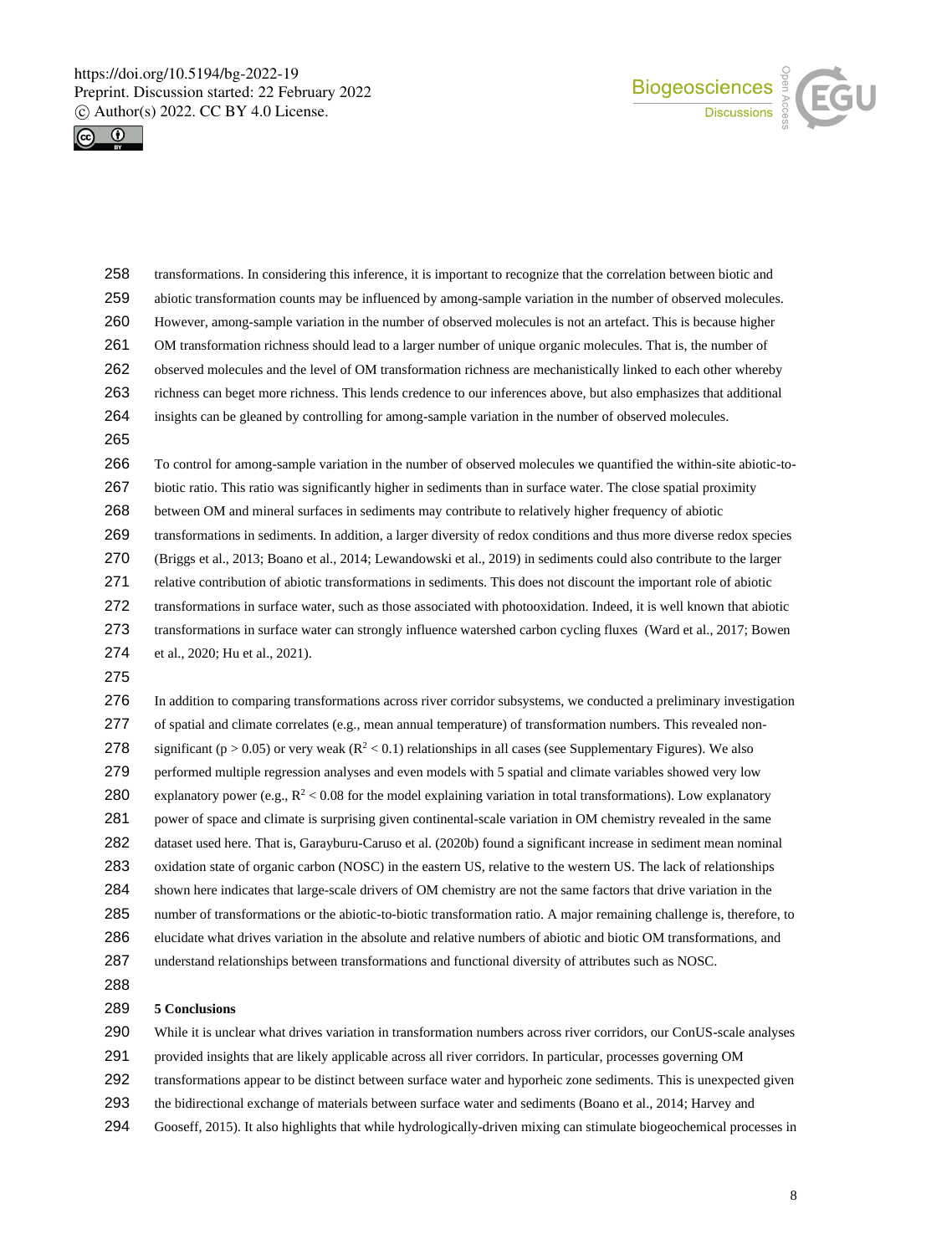



| 295 | hyporheic zones (McClain et al., 2003; Stegen et al., 2016), it generally does not homogenize OM between surface      |
|-----|-----------------------------------------------------------------------------------------------------------------------|
| 296 | water and sediments (Stegen et al., 2018; Fudyma et al., 2021). Instead, we propose that OM observed in each          |
| 297 | subsystem is the result of biochemical transformations mediated by distinct processes. Surface OM transformation      |
| 298 | counts are likely influenced by upstream catchment processes while sediment OM is likely influenced by processes      |
| 299 | local to the sample volume. These observations further highlight the need to study and model river corridors through  |
| 300 | a multi-scale perspective.                                                                                            |
| 301 |                                                                                                                       |
| 302 | 6 Code availability: Scripts to reproduce the primary results of this manuscript are available at https://data.ess-   |
| 303 | dive.lbl.gov/view/doi:10.15485/1839188.                                                                               |
| 304 |                                                                                                                       |
| 305 | 7 Data availability: Data to reproduce the primary results of this manuscript are available at https://data.ess-      |
| 306 | dive.lbl.gov/view/doi:10.15485/1839188. The data were retrieved from published data packages (Toyoda et al.,          |
| 307 | 2020; Goldman et al., 2020).                                                                                          |
| 308 |                                                                                                                       |
| 309 | 8 Author contributions: JCS (Conceptualization, Formal Analysis, Funding acquisition, Investigation,                  |
| 310 | Methodology, Project administration, Software, Supervision, Validation, Visualization, Writing – original draft       |
| 311 | Writing - review & editing), SJF (Conceptualization, Formal Analysis, Investigation, Methodology, Software,           |
| 312 | Validation, Visualization, Writing – original draft, Writing – review & editing), MMT (Conceptualization,             |
| 313 | Investigation, Methodology, Writing – review & editing), VAG-C (Data curation, Investigation, Writing – review &      |
| 314 | editing), AEG (Data curation, Investigation, Writing – review $\&$ editing), RED (Data curation, Investigation,       |
| 315 | Software, Writing - review & editing), RKC (Data curation, Investigation, Writing - review & editing), LR (Data       |
| 316 | curation, Investigation, Writing – review & editing), JeT (Data curation, Investigation, Writing – review & editing), |
| 317 | JaT (Data curation, Investigation, Writing – review $\&$ editing)                                                     |
| 318 |                                                                                                                       |
| 319 | 9 Competing interests: The authors declare that they have no conflict of interest.                                    |
| 320 |                                                                                                                       |
| 321 | <b>10 Acknowledgements</b>                                                                                            |
| 322 | This work was supported by the U.S. Department of Energy (DOE) Office of Science Early Career Research                |
| 323 | Program at Pacific Northwest National Laboratory (PNNL). PNNL is operated by Battelle for the U.S. DOE under          |
| 324 | Contract DE-AC05-76RL01830. This study used data from the Worldwide Hydrobiogeochemistry Observation                  |
| 325 | Network for Dynamic River Systems (WHONDRS) under the River Corridor Science Focus Area (SFA) at PNNL.                |
| 326 | The SFA is supported by the U.S. DOE, Office of Biological and Environmental Research (BER), Environmental            |
| 327 | System Science (ESS) Program. A portion of this research was performed at the Environmental Molecular Sciences        |
| 328 | Laboratory, a DOE Office of Science User Facility sponsored by the Biological and Environmental Research              |
| 329 | program under Contract No. DE-AC05-76RL01830 and user proposal 51180. We thank Sophia McKever for                     |
| 330 | generating Figure 1.                                                                                                  |
| 331 |                                                                                                                       |

**11 References**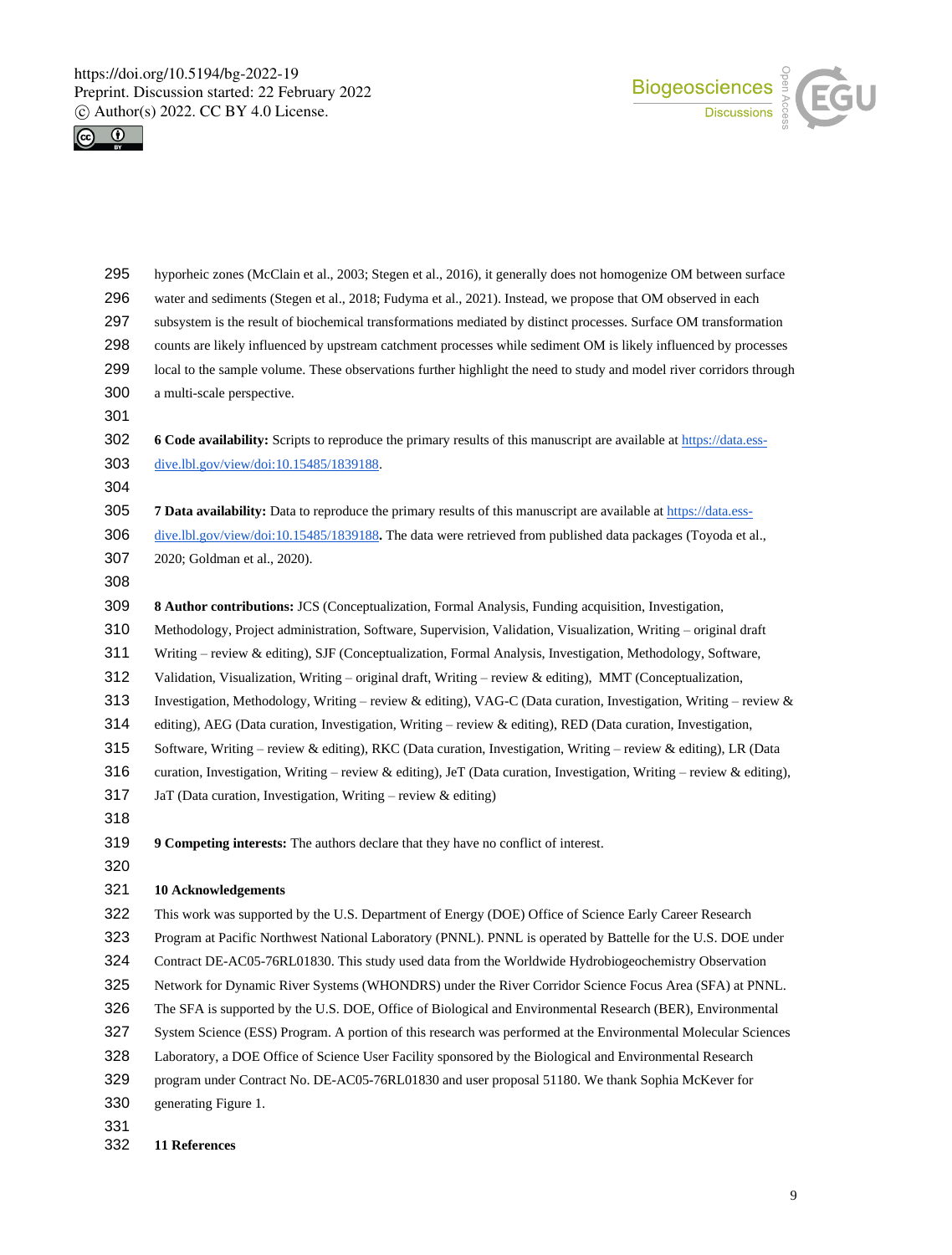



- 333 Amon, R. M. W. and Benner, R.: Photochemical and microbial consumption of dissolved organic carbon and dissolved oxygen in the Amazon River system. Geochimica et Cosmochimica Acta. 60. 1783–1792. 334 dissolved oxygen in the Amazon River system, Geochimica et Cosmochimica Acta, 60, 1783–1792, 335 https://doi.org/10.1016/0016-7037(96)00055-5, 1996.<br>336 Bahureksa, W., Tfaily, M. M., Boiteau, R. M., Young, R.
- 336 Bahureksa, W., Tfaily, M. M., Boiteau, R. M., Young, R. B., Logan, M. N., McKenna, A. M., and Borch, T.: Soil 337 Organic Matter Characterization by Fourier Transform Ion Cyclotron Resonance Mass Spectrometry (FTICR 338 MS): A Critical Review of Sample Preparation, Analysis, and Data Interpretation, Environmental Science & 338 MS): A Critical Review of Sample Preparation, Analysis, and Data Interpretation, Environmental Science & 339 Technology, 55, 9637–9656, https://doi.org/10.1021/acs.est.1c01135, 2021.
- 339 Technology, 55, 9637–9656, https://doi.org/10.1021/acs.est.1c01135, 2021.<br>340 Battin, T. J., Kaplan, L. A., Newbold, J. D., and Hendricks, S. P.: A mixing mod 340 Battin, T. J., Kaplan, L. A., Newbold, J. D., and Hendricks, S. P.: A mixing model analysis of stream solute dynamics and the contribution of a hyporheic zone to ecosystem function\*, Freshwater Biology, 48, 99 341 dynamics and the contribution of a hyporheic zone to ecosystem function\*, Freshwater Biology, 48, 995–1014, https://doi.org/10.1046/j.1365-2427.2003.01062.x, 2003.
- 342 https://doi.org/10.1046/j.1365-2427.2003.01062.x, 2003. 343 Bauer, J. E., Cai, W.-J., Raymond, P. A., Bianchi, T. S., Hopkinson, C. S., and Regnier, P. A. G.: The changing<br>344 carbon cycle of the coastal ocean. Nature. 504. 61–70. https://doi.org/10.1038/nature12857. 2013. 344 carbon cycle of the coastal ocean, Nature, 504, 61–70, https://doi.org/10.1038/nature12857, 2013.
- 345 Bernhardt, E. S., Blaszczak, J. R., Ficken, C. D., Fork, M. L., Kaiser, K. E., and Seybold, E. C.: Control Points in Ecosystems: Moving Beyond the Hot Spot Hot Moment Concept, Ecosystems, 20, 665–682, 346 Ecosystems: Moving Beyond the Hot Spot Hot Moment Concept, Ecosystems, 20, 665–682,<br>347 https://doi.org/10.1007/s10021-016-0103-v. 2017. 347 https://doi.org/10.1007/s10021-016-0103-y, 2017.
- 348 Boano, F., Harvey, J. W., Marion, A., Packman, A. I., Revelli, R., Ridolfi, L., and Wörman, A.: Hyporheic flow and<br>349 transport processes: Mechanisms, models, and biogeochemical implications, Reviews of Geophysics, 52 transport processes: Mechanisms, models, and biogeochemical implications, Reviews of Geophysics, 52, 603–
- 350 679, https://doi.org/10.1002/2012RG000417, 2014. 351 Bowen, J. C., Kaplan, L. A., and Cory, R. M.: Photodegradation disproportionately impacts biodegradation of semi-<br>352 labile DOM in streams, Limnology and Oceanography, 65, 13–26, https://doi.org/10.1002/lno.11244, 202
- 352 labile DOM in streams, Limnology and Oceanography, 65, 13–26, https://doi.org/10.1002/lno.11244, 2020. 353 Boye, K., Noël, V., Tfaily, M. M., Bone, S. E., Williams, K. H., Bargar, J. R., and Fendorf, S.: Thermodynamically<br>354 controlled preservation of organic carbon in floodplains, Nature Geoscience, 10, 415–419, controlled preservation of organic carbon in floodplains, Nature Geoscience, 10, 415–419,
- 355 https://doi.org/10.1038/ngeo2940, 2017. 356 Breitling, R., Ritchie, S., Goodenowe, D., Stewart, M. L., and Barrett, M. P.: Ab initio prediction of metabolic 357 networks using Fourier transform mass spectrometry data, Metabolomics, 2, 155–164, 358 https://doi.org/10.1007/s11306-006-0029-z, 2006.
- 359 Briggs, M. A., Lautz, L. K., Hare, D. K., and González-Pinzón, R.: Relating hyporheic fluxes, residence times, and 360 redox-sensitive biogeochemical processes upstream of beaver dams, Freshwater Science, 32, 622–641, 361 https://doi.org/10.1899/12-110.1, 2013.
- 362 Cole, J. J., Prairie, Y. T., Caraco, N. F., McDowell, W. H., Tranvik, L. J., Striegl, R. G., Duarte, C. M., Kortelainen, 363 P., Downing, J. A., Middelburg, J. J., and Melack, J.: Plumbing the Global Carbon Cycle: Integrating Inland<br>364 Waters into the Terrestrial Carbon Budget, Ecosystems, 10, 172–185, https://doi.org/10.1007/s10021-006-90 364 Waters into the Terrestrial Carbon Budget, Ecosystems, 10, 172–185, https://doi.org/10.1007/s10021-006-9013-
- 365 8, 2007.<br>366 Creed, I. F., 366 Creed, I. F., McKnight, D. M., Pellerin, B. A., Green, M. B., Bergamaschi, B. A., Aiken, G. R., Burns, D. A., 367 Findlay, S. E. G., Shanley, J. B., Striegl, R. G., Aulenbach, B. T., Clow, D. W., Laudon, H., McGlynn, B. L., 368 McGuire, K. J., Smith, R. A., and Stackpoole, S. M.: The river as a chemostat: fresh perspectives on dissolved 369 organic matter flowing down the river continuum, Canadian Journal of Fisheries and Aquatic Sciences, 72, 370 1272–1285, https://doi.org/10.1139/cjfas-2014-0400, 2015.
- 371 Danczak, R. E., Chu, R. K., Fansler, S. J., Goldman, A. E., Graham, E. B., Tfaily, M. M., Toyoda, J., and Stegen, J. 372 C.: Using metacommunity ecology to understand environmental metabolomes, Nature Communications, 11, 373 6369, https://doi.org/10.1038/s41467-020-19989-y, 2020.
- 374 Danczak, R. E., Goldman, A. E., Chu, R. K., Toyoda, J. G., Garayburu-Caruso, V. A., Tolić, N., Graham, E. B., 375 Morad, J. W., Renteria, L., Wells, J. R., Herzog, S. P., Ward, A. S., and Stegen, J. C.: Ecological theory applied 376 to environmental metabolomes reveals compositional divergence despite conserved molecular properties,
- 377 Science of The Total Environment, 788, 147409, https://doi.org/10.1016/j.scitotenv.2021.147409, 2021. 378 Fick, S. E. and Hijmans, R. J.: WorldClim 2: new 1-km spatial resolution climate surfaces for global land areas,<br>379 International Journal of Climatology, 37, 4302–4315, https://doi.org/10.1002/joc.5086, 2017.
- 379 International Journal of Climatology, 37, 4302–4315, https://doi.org/10.1002/joc.5086, 2017.<br>380 Fischer, H., Kloep, F., Wilzcek, S., and Pusch, M. T.: A river's liver-microbial processes within the Fischer, H., Kloep, F., Wilzcek, S., and Pusch, M. T.: A river's liver–microbial processes within the hyporheic zone 381 of a large lowland river, Biogeochemistry, 76, 349–371, 2005.
- 382 Fisher, S. G. and Likens, G. E.: Energy Flow in Bear Brook, New Hampshire: An Integrative Approach to Stream 383 Ecosystem Metabolism, Ecological Monographs, 43, 421–439, https://doi.org/10.2307/1942301, 1973. 383 Ecosystem Metabolism, Ecological Monographs, 43, 421–439, https://doi.org/10.2307/1942301, 1973.
- 384 Fudyma, J. D., Chu, R. K., Graf Grachet, N., Stegen, J. C., and Tfaily, M. M.: Coupled Biotic-Abiotic Processes 385 Control Biogeochemical Cycling of Dissolved Organic Matter in the Columbia River Hyporheic Zone, Frontiers 386 in Water, 2, https://doi.org/10.3389/frwa.2020.574692, 2021.
- 387 Garayburu-Caruso, V. A., Stegen, J. C., Song, H.-S., Renteria, L., Wells, J., Garcia, W., Resch, C. T., Goldman, A. 388 E., Chu, R. K., Toyoda, J., and Graham, E. B.: Carbon Limitation Leads to Thermodynamic Regulation of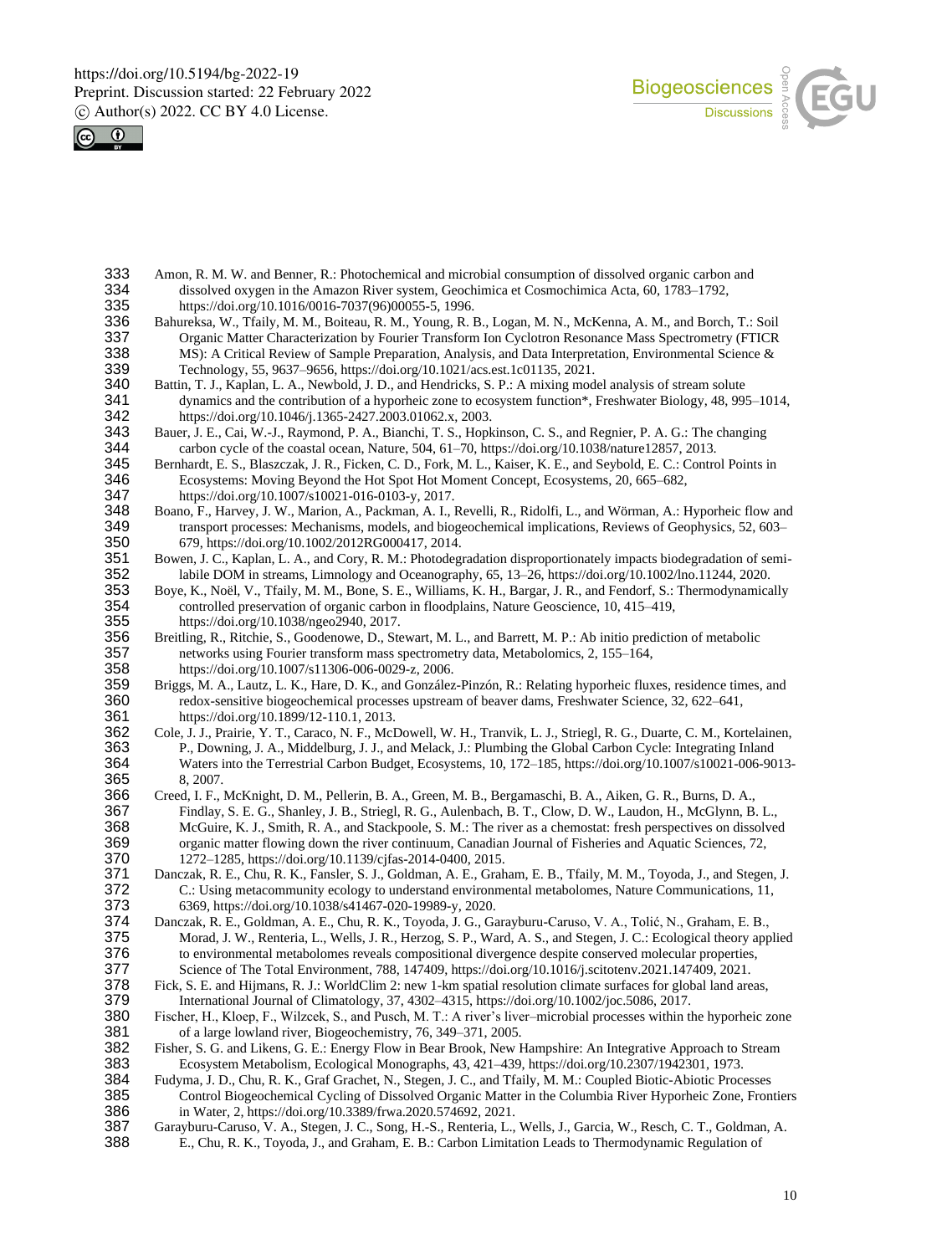



| 389<br>390        | Aerobic Metabolism, Environmental Science & Technology Letters, 7, 517-524,<br>https://doi.org/10.1021/acs.estlett.0c00258, 2020a.                                                                                                                                                                                           |
|-------------------|------------------------------------------------------------------------------------------------------------------------------------------------------------------------------------------------------------------------------------------------------------------------------------------------------------------------------|
| 391<br>392<br>393 | Garayburu-Caruso, V. A., Danczak, R. E., Stegen, J. C., Renteria, L., Mccall, M., Goldman, A. E., Chu, R. K.,<br>Toyoda, J., Resch, C. T., Torgeson, J. M., Wells, J., Fansler, S., Kumar, S., and Graham, E. B.: Using<br>Community Science to Reveal the Global Chemogeography of River Metabolomes, Metabolites, 10, 518, |
| 394               | https://doi.org/10.3390/metabo10120518, 2020b.                                                                                                                                                                                                                                                                               |
| 395               | Goldman, A. E., Chu, R. K., Danczak, R. E., Daly, R. A., Fansler, S., Garayburu-Caruso, V. A., Graham, E. B.,                                                                                                                                                                                                                |
| 396               | McCall, M. L., Ren, H., and Renteria, L.: WHONDRS Summer 2019 Sampling Campaign: Global River                                                                                                                                                                                                                                |
| 397               | Corridor Sediment FTICR-MS, NPOC, and Aerobic Respiration, Environmental System Science Data                                                                                                                                                                                                                                 |
| 398               | Infrastructure for a Virtual Ecosystem , 2020.                                                                                                                                                                                                                                                                               |
| 399               | Graham, E. B., Crump, A. R., Kennedy, D. W., Arntzen, E., Fansler, S., Purvine, S. O., Nicora, C. D., Nelson, W.,                                                                                                                                                                                                            |
| 400               | Tfaily, M. M., and Stegen, J. C.: Multi 'omics comparison reveals metabolome biochemistry, not microbiome                                                                                                                                                                                                                    |
| 401               | composition or gene expression, corresponds to elevated biogeochemical function in the hyporheic zone,                                                                                                                                                                                                                       |
| 402               | Science of The Total Environment, 642, 742–753, https://doi.org/10.1016/j.scitotenv.2018.05.256, 2018.                                                                                                                                                                                                                       |
| 403               | Harvey, J. and Gooseff, M.: River corridor science: Hydrologic exchange and ecological consequences from                                                                                                                                                                                                                     |
| 404<br>405        | bedforms to basins, Water Resources Research, 51, 6893-6922, https://doi.org/10.1002/2015WR017617, 2015.                                                                                                                                                                                                                     |
| 406               | He, W., Choi, I., Lee, J.-J., and Hur, J.: Coupling effects of abiotic and biotic factors on molecular composition of<br>dissolved organic matter in a freshwater wetland, Science of The Total Environment, 544, 525-534,                                                                                                   |
| 407               | https://doi.org/10.1016/j.scitotenv.2015.12.008, 2016.                                                                                                                                                                                                                                                                       |
| 408               | Holt, A. D., Kellerman, A. M., Li, W., Stubbins, A., Wagner, S., McKenna, A., Fellman, J., Hood, E., and Spencer,                                                                                                                                                                                                            |
| 409               | R. G. M.: Assessing the Role of Photochemistry in Driving the Composition of Dissolved Organic Matter in                                                                                                                                                                                                                     |
| 410               | Glacier Runoff, Journal of Geophysical Research: Biogeosciences, n/a, e2021JG006516,                                                                                                                                                                                                                                         |
| 411               | https://doi.org/10.1029/2021JG006516, 2021.                                                                                                                                                                                                                                                                                  |
| 412               | Hough, M., McCabe, S., Vining, S. R., Pedersen, E. P., Wilson, R. M., Lawrence, R., Chang, K., Bohrer, G., Riley,                                                                                                                                                                                                            |
| 413               | W., Crill, P., Varner, R. K., Blazewicz, S. J., Dorrepaal, E., Tfaily, M. M., Saleska, S. R., Rich, V., and                                                                                                                                                                                                                  |
| 414               | Coordinators, T. I.: Coupling plant litter quantity to a novel metric for litter quality explains C storage changes                                                                                                                                                                                                          |
| 415               | in a thawing permafrost peatland, Global Change Biology, n/a, https://doi.org/10.1111/gcb.15970, 2021.                                                                                                                                                                                                                       |
| 416<br>417        | Hu, B., Wang, P., Wang, C., and Bao, T.: Photogeochemistry of particulate organic matter in aquatic systems: A                                                                                                                                                                                                               |
| 418               | review, Science of The Total Environment, 150467, https://doi.org/10.1016/j.scitotenv.2021.150467, 2021.<br>Jones Jr, J. b.: Factors controlling hyporheic respiration in a desert stream, Freshwater Biology, 34, 91–99,                                                                                                    |
| 419               | https://doi.org/10.1111/j.1365-2427.1995.tb00426.x, 1995.                                                                                                                                                                                                                                                                    |
| 420               | Judd, K. E., Crump, B. C., and Kling, G. W.: Bacterial responses in activity and community composition to photo-                                                                                                                                                                                                             |
| 421               | oxidation of dissolved organic matter from soil and surface waters, Aquatic Sciences, 69, 96-107,                                                                                                                                                                                                                            |
| 422               | https://doi.org/10.1007/s00027-006-0908-4, 2007.                                                                                                                                                                                                                                                                             |
| 423               | Kida, M., Fujitake, N., Kojima, T., Tanabe, Y., Hayashi, K., Kudoh, S., and Dittmar, T.: Dissolved Organic Matter                                                                                                                                                                                                            |
| 424               | Processing in Pristine Antarctic Streams, Environmental Science & Technology, 55, 10175-10185,                                                                                                                                                                                                                               |
| 425               | https://doi.org/10.1021/acs.est.1c03163, 2021.                                                                                                                                                                                                                                                                               |
| 426               | Lewandowski, J., Arnon, S., Banks, E., Batelaan, O., Betterle, A., Broecker, T., Coll, C., Drummond, J. D., Gaona                                                                                                                                                                                                            |
| 427<br>428        | Garcia, J., Galloway, J., Gomez-Velez, J., Grabowski, R. C., Herzog, S. P., Hinkelmann, R., Höhne, A.,                                                                                                                                                                                                                       |
| 429               | Hollender, J., Horn, M. A., Jaeger, A., Krause, S., Löchner Prats, A., Magliozzi, C., Meinikmann, K., Mojarrad,<br>B. B., Mueller, B. M., Peralta-Maraver, I., Popp, A. L., Posselt, M., Putschew, A., Radke, M., Raza, M., Riml,                                                                                            |
| 430               | J., Robertson, A., Rutere, C., Schaper, J. L., Schirmer, M., Schulz, H., Shanafield, M., Singh, T., Ward, A. S.,                                                                                                                                                                                                             |
| 431               | Wolke, P., Wörman, A., and Wu, L.: Is the Hyporheic Zone Relevant beyond the Scientific Community?,                                                                                                                                                                                                                          |
| 432               | Water, 11, 2230, https://doi.org/10.3390/w11112230, 2019.                                                                                                                                                                                                                                                                    |
| 433               | Li, B., Liu, X., Kaufman, M. H., Turetcaia, A., Chen, X., and Cardenas, M. B.: Flexible and Modular Simultaneous                                                                                                                                                                                                             |
| 434               | Modeling of Flow and Reactive Transport in Rivers and Hyporheic Zones, Water Resources Research, 56,                                                                                                                                                                                                                         |
| 435               | e2019WR026528, https://doi.org/10.1029/2019WR026528, 2020.                                                                                                                                                                                                                                                                   |
| 436               | Liu, Q., Liang, Y., Cai, W.-J., Wang, K., Wang, J., and Yin, K.: Changing riverine organic C:N ratios along the                                                                                                                                                                                                              |
| 437               | Pearl River: Implications for estuarine and coastal carbon cycles, Science of The Total Environment, 709,                                                                                                                                                                                                                    |
| 438               | 136052, https://doi.org/10.1016/j.scitotenv.2019.136052, 2020.                                                                                                                                                                                                                                                               |
| 439<br>440        | Marshall, A. G., Hendrickson, C. L., and Jackson, G. S.: Fourier transform ion cyclotron resonance mass                                                                                                                                                                                                                      |
| 441               | spectrometry: A primer, Mass Spectrometry Reviews, 17, 1-35, https://doi.org/10.1002/(SICI)1098-<br>2787(1998)17:1<1::AID-MAS1>3.0.CO;2-K, 1998.                                                                                                                                                                             |
| 442               | McClain, M. E., Boyer, E. W., Dent, C. L., Gergel, S. E., Grimm, N. B., Groffman, P. M., Hart, S. C., Harvey, J. W.,                                                                                                                                                                                                         |
| 443               | Johnston, C. A., and Mayorga, E.: Biogeochemical hot spots and hot moments at the interface of terrestrial and                                                                                                                                                                                                               |
| 444               | aquatic ecosystems, Ecosystems, 301-312, 2003.                                                                                                                                                                                                                                                                               |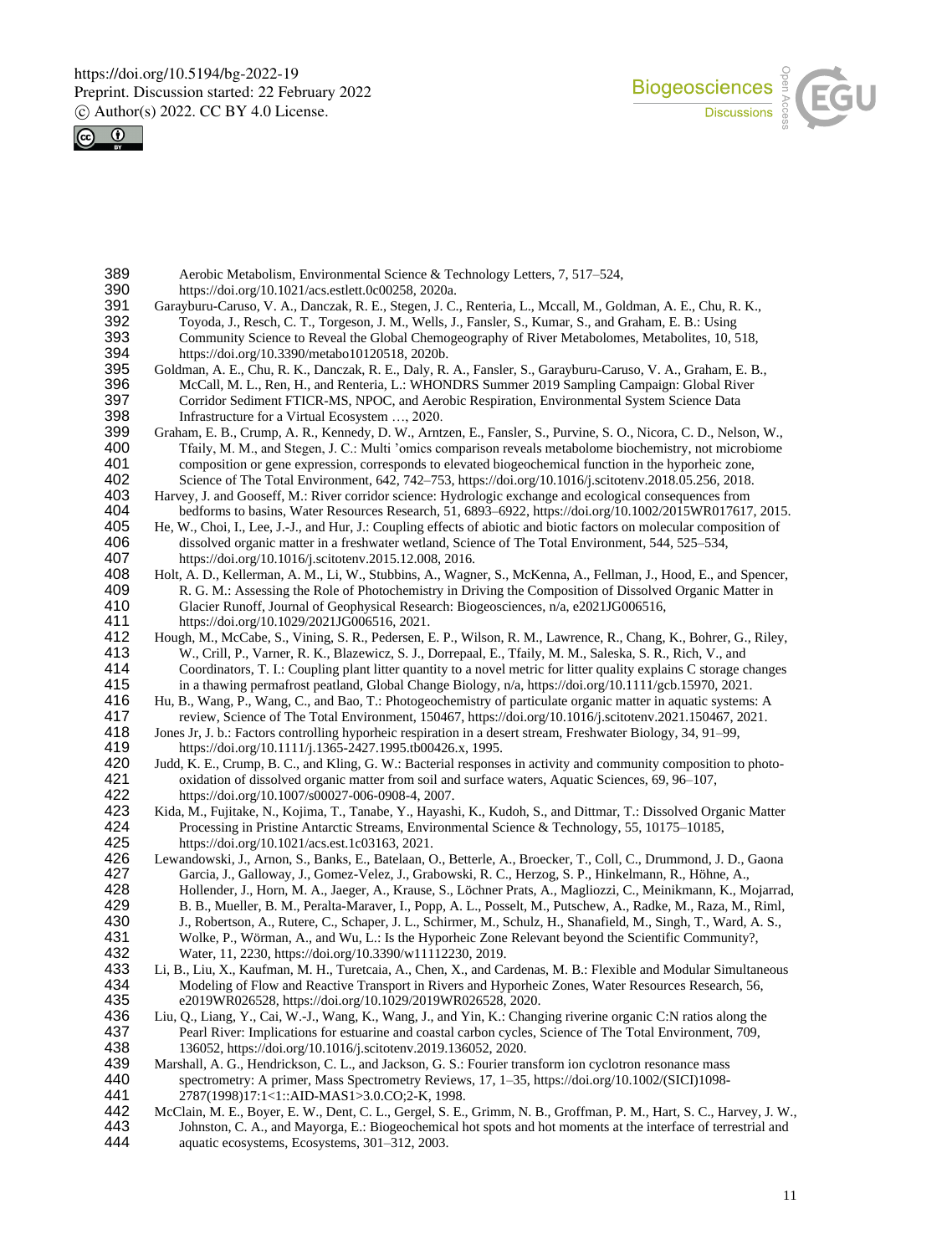



- 445 Naegeli, M. W. and Uehlinger, U.: Contribution of the Hyporheic Zone to Ecosystem Metabolism in a Prealpine<br>446 Gravel-Bed-River, Journal of the North American Benthological Society, 16, 794–804. 446 Gravel-Bed-River, Journal of the North American Benthological Society, 16, 794–804, 447 https://doi.org/10.2307/1468172, 1997.
- 447 https://doi.org/10.2307/1468172, 1997.<br>448 Running, S., Mu, O., and Zhao, M.: MOD16
- Running, S., Mu, Q., and Zhao, M.: MOD16A3 MODIS/Terra Net Evapotranspiration Yearly L4 Global 500m SIN 449 Grid V006, https://doi.org/10.5067/MODIS/MOD16A3.006, 2017.<br>450 Schlesinger, W. H. and Melack, J. M.: Transport of organic carbon in th
- 450 Schlesinger, W. H. and Melack, J. M.: Transport of organic carbon in the world's rivers, Tellus, 33, 172–187,<br>451 https://doi.org/10.3402/tellusa.v33i2.10706, 1981. 451 https://doi.org/10.3402/tellusa.v33i2.10706, 1981.<br>452 Schlünz, B. and Schneider, R. R.: Transport of terrestri
- 452 Schlünz, B. and Schneider, R. R.: Transport of terrestrial organic carbon to the oceans by rivers: re-estimating flux-<br>453 and burial rates, International Journal of Earth Sciences, 88, 599–606, https://doi.org/10.1007 453 and burial rates, International Journal of Earth Sciences, 88, 599–606, https://doi.org/10.1007/s005310050290, 454 2000.<br>455 Sengupta,
- 455 Sengupta, A., Fansler, S. J., Chu, R. K., Danczak, R. E., Garayburu-Caruso, V. A., Renteria, L., Song, H.-S., 456 Toyoda, J., Wells, J., and Stegen, J. C.: Disturbance triggers non-linear microbe–environment feedbacks,
- 457 Biogeosciences, 18, 4773–4789, https://doi.org/10.5194/bg-18-4773-2021, 2021.<br>458 Soares, A. R. A., Lapierre, J.-F., Selvam, B. P., Lindström, G., and Berggren, M.: Cor 458 Soares, A. R. A., Lapierre, J.-F., Selvam, B. P., Lindström, G., and Berggren, M.: Controls on Dissolved Organic 459 Carbon Bioreactivity in River Systems, Scientific Reports, 9, 14897, https://doi.org/10.1038/s41598-019-
- 460 50552-y, 2019.<br>461 Song, H.-S., Stegen Song, H.-S., Stegen, J. C., Graham, E. B., Lee, J.-Y., Garayburu-Caruso, V. A., Nelson, W. C., Chen, X., Moulton, 462 J. D., and Scheibe, T. D.: Representing Organic Matter Thermodynamics in Biogeochemical Reactions via
- 463 Substrate-Explicit Modeling, Frontiers in Microbiology, 11, https://doi.org/10.3389/fmicb.2020.531756, 2020.<br>464 Stegen, J. C. and Goldman, A. E.: WHONDRS: a Community Resource for Studying Dynamic River Corridors, 464 Stegen, J. C. and Goldman, A. E.: WHONDRS: a Community Resource for Studying Dynamic River Corridors,<br>465 mSystems, 3. https://doi.org/10.1128/mSystems.00151-18, 2018.
- 465 mSystems, 3, https://doi.org/10.1128/mSystems.00151-18, 2018. 466 Stegen, J. C., Fredrickson, J. K., Wilkins, M. J., Konopka, A. E., Nelson, W. C., Arntzen, E. V., Chrisler, W. B., 467 Chu, R. K., Danczak, R. E., Fansler, S. J., Kennedy, D. W., Resch, C. T., and Tfaily, M.: Groundwater–surface<br>468 water mixing shifts ecological assembly processes and stimulates organic carbon turnover, Nature water mixing shifts ecological assembly processes and stimulates organic carbon turnover, Nature 469 Communications, 7, 11237, https://doi.org/10.1038/ncomms11237, 2016.
- 470 Stegen, J. C., Johnson, T., Fredrickson, J. K., Wilkins, M. J., Konopka, A. E., Nelson, W. C., Arntzen, E. V., 471 Chrisler, W. B., Chu, R. K., Fansler, S. J., Graham, E. B., Kennedy, D. W., Resch, C. T., Tfaily, M., and<br>472 Zachara, J.: Influences of organic carbon speciation on hyporheic corridor biogeochemistry and microbia 472 Zachara, J.: Influences of organic carbon speciation on hyporheic corridor biogeochemistry and microbial 473 ecology. Nature Communications. 9. 585. https://doi.org/10.1038/s41467-018-02922-9. 2018. 473 ecology, Nature Communications, 9, 585, https://doi.org/10.1038/s41467-018-02922-9, 2018.
- 474 Stewart, B., Shanley, J. B., Kirchner, J. W., Norris, D., Adler, T., Bristol, C., Harpold, A. A., Perdrial, J. N., Rizzo, 475 D. M., Sterle, G., Underwood, K. L., Wen, H., and Li, L.: Streams as mirrors: reading subsurface water<br>476 chemistry from stream chemistry, Water Resources Research, n/a, e2021WR029931, 476 chemistry from stream chemistry, Water Resources Research, n/a, e2021WR029931, 477 https://doi.org/10.1029/2021WR029931, 2021.
- 477 https://doi.org/10.1029/2021WR029931, 2021.<br>478 Toyoda, J. G., Goldman, A. E., Chu, R. K., and Dan 478 Toyoda, J. G., Goldman, A. E., Chu, R. K., and Danczak, R. E.: WHONDRS Summer 2019 Sampling Campaign:<br>479 Global River Corridor Surface Water FTICR-MS and Stable Isotopes [Dataset], ESS-DIVE, 479 Global River Corridor Surface Water FTICR-MS and Stable Isotopes [Dataset], ESS-DIVE, 480 https://doi.org/10.15485/1603775, 2020.
- 481 Vannote, R. L., Minshall, G. W., Cummins, K. W., Sedell, J. R., and Cushing, C. E.: The River Continuum Concept, 482 Canadian Journal of Fisheries and Aquatic Sciences, 37, 130–137, https://doi.org/10.1139/f80-017, 1980.
- 483 Ward, C. P., Nalven, S. G., Crump, B. C., Kling, G. W., and Cory, R. M.: Photochemical alteration of organic 484 carbon draining permafrost soils shifts microbial metabolic pathways and stimulates respiration, Nature 485 Communications, 8, 772, https://doi.org/10.1038/s41467-017-00759-2, 2017.
- 486 Ward, N. D., Sawakuchi, H. O., Neu, V., Less, D. F. S., Valerio, A. M., Cunha, A. C., Kampel, M., Bianchi, T. S., 487 Krusche. A. V., Richev. J. E., and Keil. R. G.: Velocity-amplified microbial respiration rates in th Krusche, A. V., Richey, J. E., and Keil, R. G.: Velocity-amplified microbial respiration rates in the lower 488 Amazon River, Limnology and Oceanography Letters, 3, 265–274, https://doi.org/10.1002/lol2.10062, 2018.
- 489 Wetzel, R. G.: Death, detritus, and energy flow in aquatic ecosystems, Freshwater Biology, 33, 83–89, https://doi.org/10.1111/j.1365-2427.1995.tb00388.x, 1995.
- 490 https://doi.org/10.1111/j.1365-2427.1995.tb00388.x, 1995.<br>491 Xenopoulos, M. A., Downing, J. A., Kumar, M. D., Menden-D
- 491 Xenopoulos, M. A., Downing, J. A., Kumar, M. D., Menden-Deuer, S., and Voss, M.: Headwaters to oceans:<br>492 Ecological and biogeochemical contrasts across the aquatic continuum, Limnology and Oceanography, 6 Ecological and biogeochemical contrasts across the aquatic continuum, Limnology and Oceanography, 62, S3– 493 S14, https://doi.org/10.1002/lno.10721, 2017.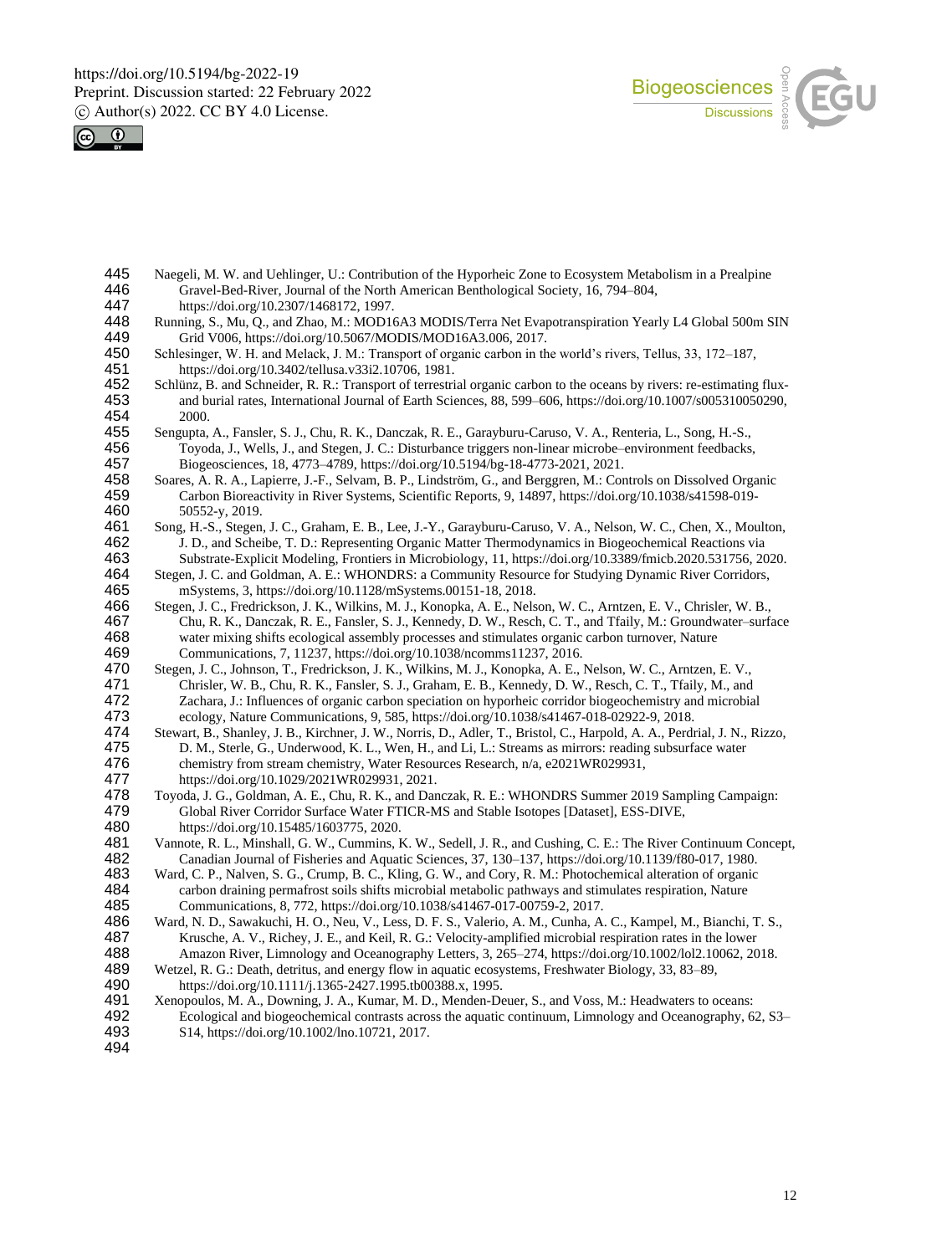

**Figures**

 





 

**Figure 1.** Map of sampling locations distributed across the contiguous United States (ConUS). Surface water and

sediments were collected at each site using a crowdsourced approach via the WHONDRS consortium. Physical

factors such as stream order were not constrained. Figure generated by Sophia McKever using QGIS. The base map

is copyrighted: © OpenStreetMap contributors 2022. Distributed under the Open Data Commons Open Database

License (ODbL) v1.0.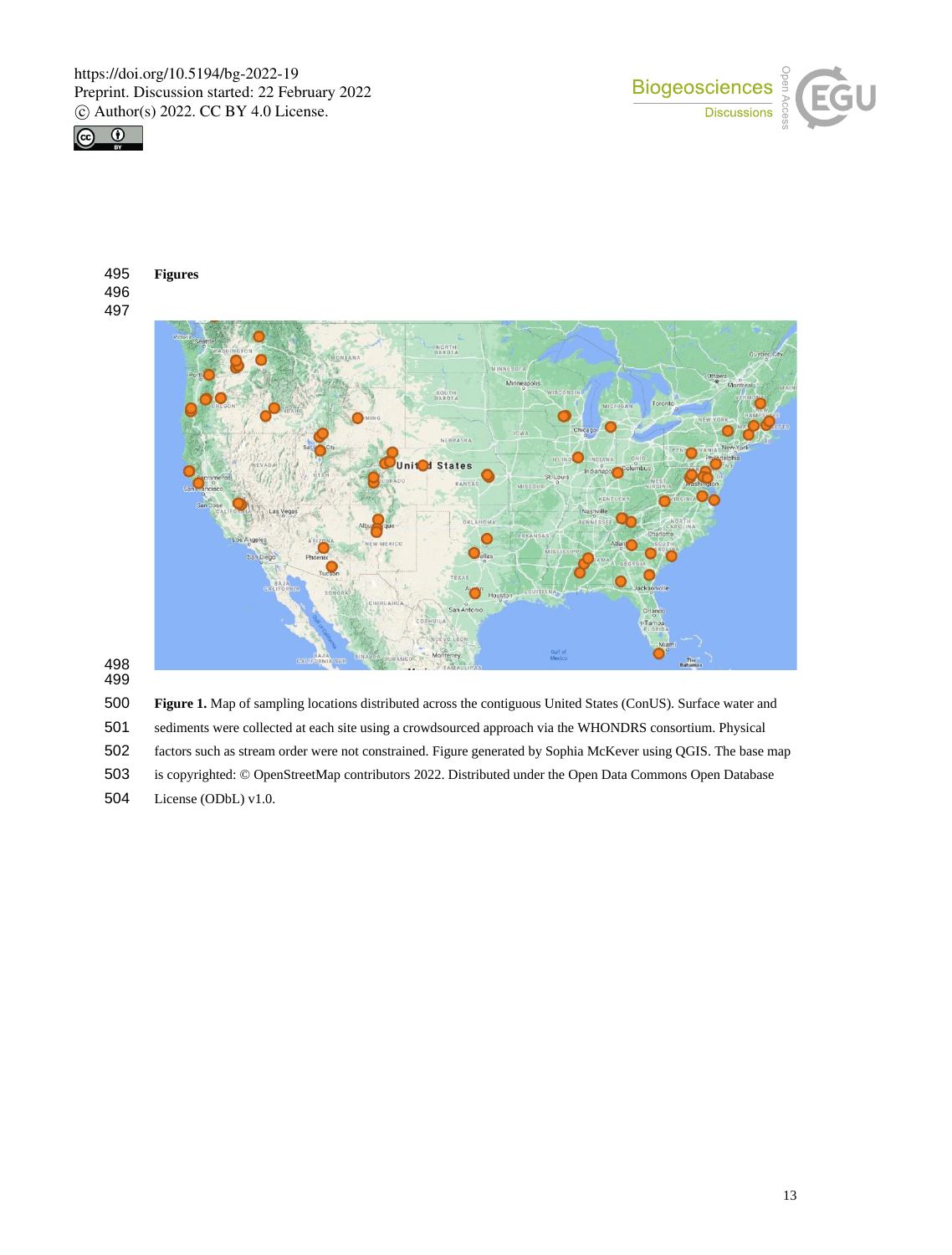







- matter. The median values of the distributions significantly diverge within each panel (see text for statistics).
-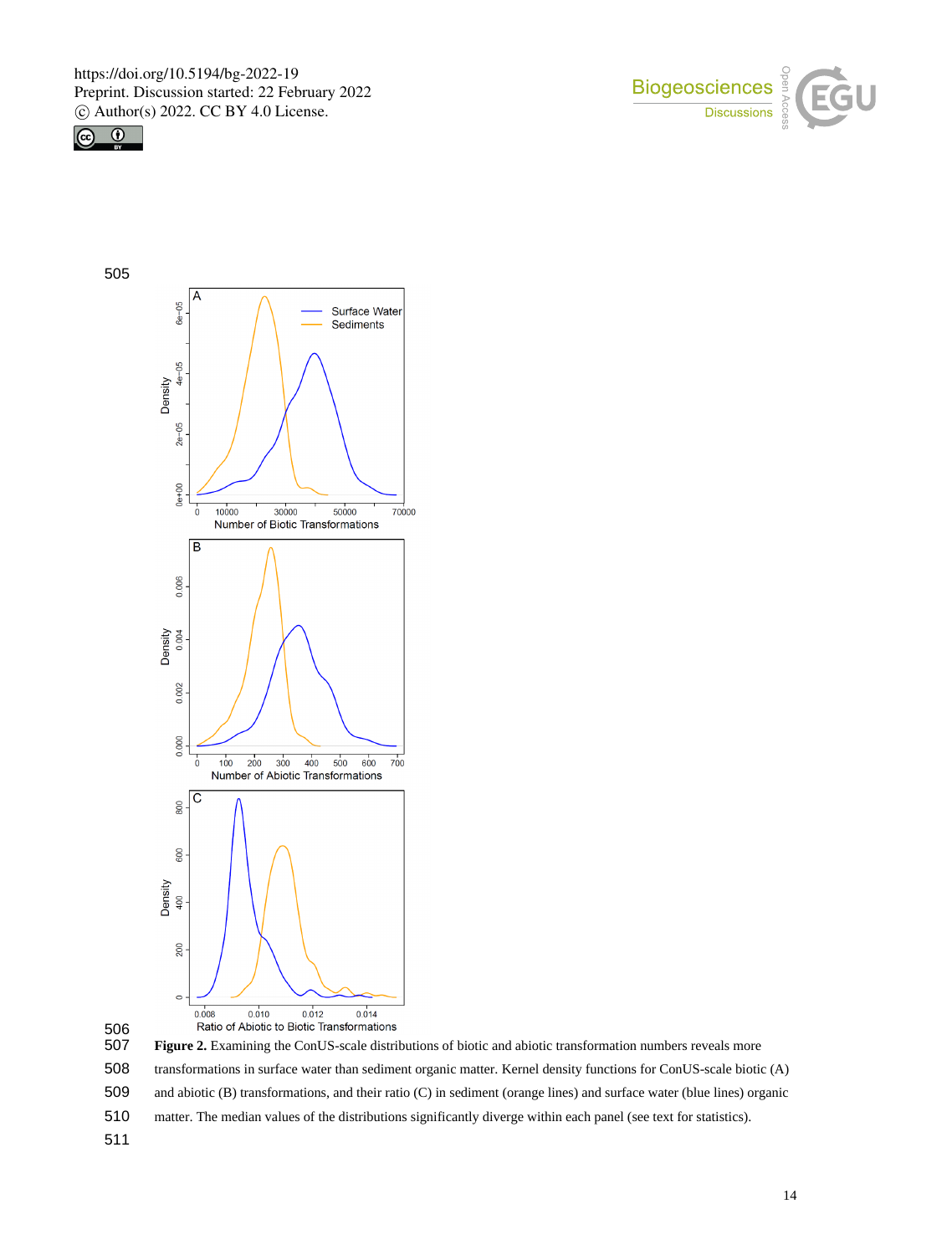







513<br>514 Figure 3. Sediment (Sed.) and surface water (SW) transformation counts and are not related to each other.

515 Regression analysis of the number of abiotic (A) and biotic (B) transformations and their ratio (C). Each open circle

516 is from one sampling site in which surface water and sediments were both collected. Regression statistics are

517 provided on each panel and the dashed line is the 1-to-1 line; no regressions were significant.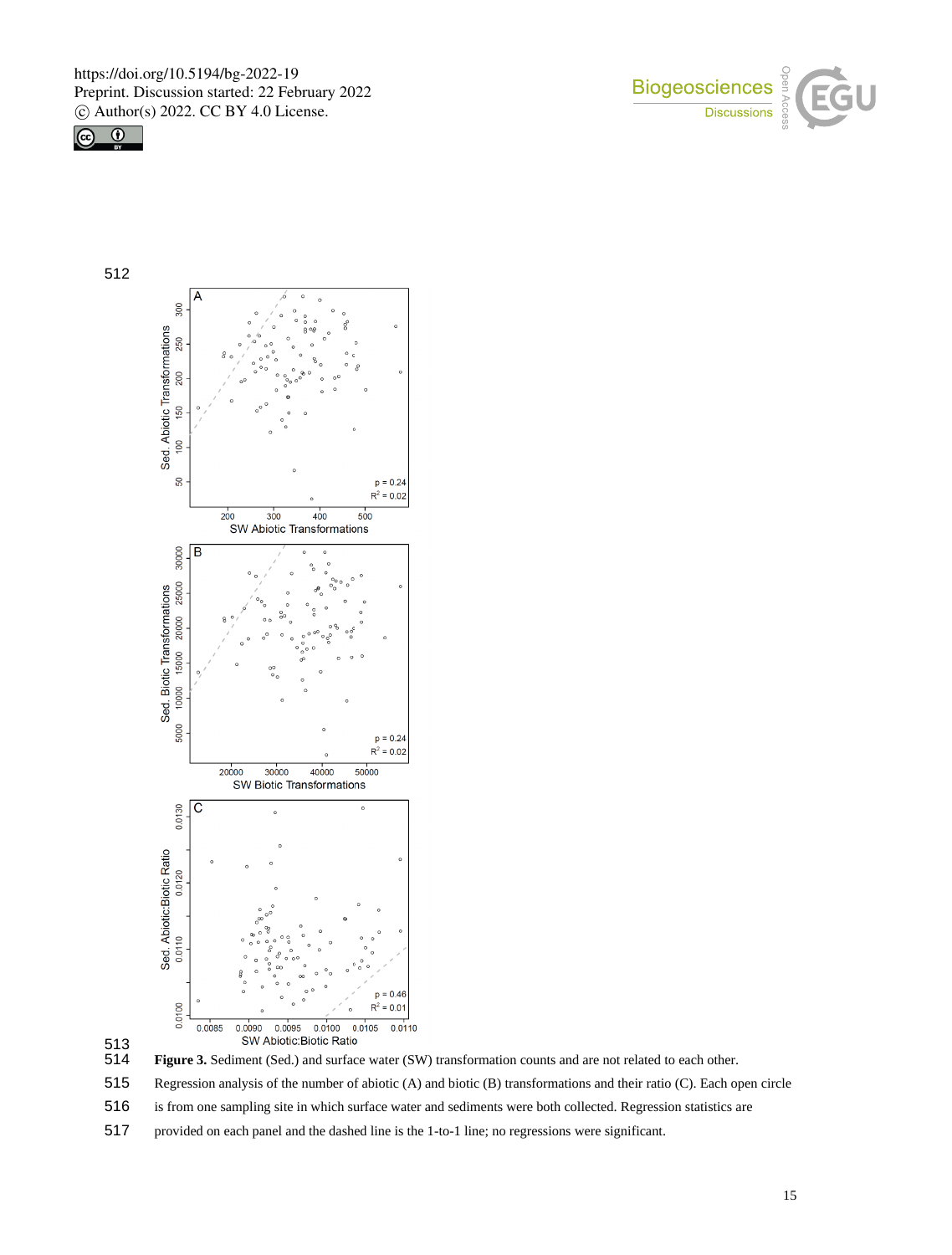







**Figure 4.** Transformation profiles of OM in sediments and surface water were weakly related to each other. Bray-

Curtis dissimilarities in surface water and sediments are plotted against each other, with their relationship evaluated

via Mantel test to control for non-independence among data points (see Methods). The Pearson correlation

coefficient and the Mantel-based p-value are provided on the panel. While significant, the relationship is extremely

weak, suggesting lack of a meaningful relationship. One outlier sample was discovered and excluded from this

analysis. Figure S1 includes the outlier, which does not change the interpretation, it only makes it harder to see the

data.